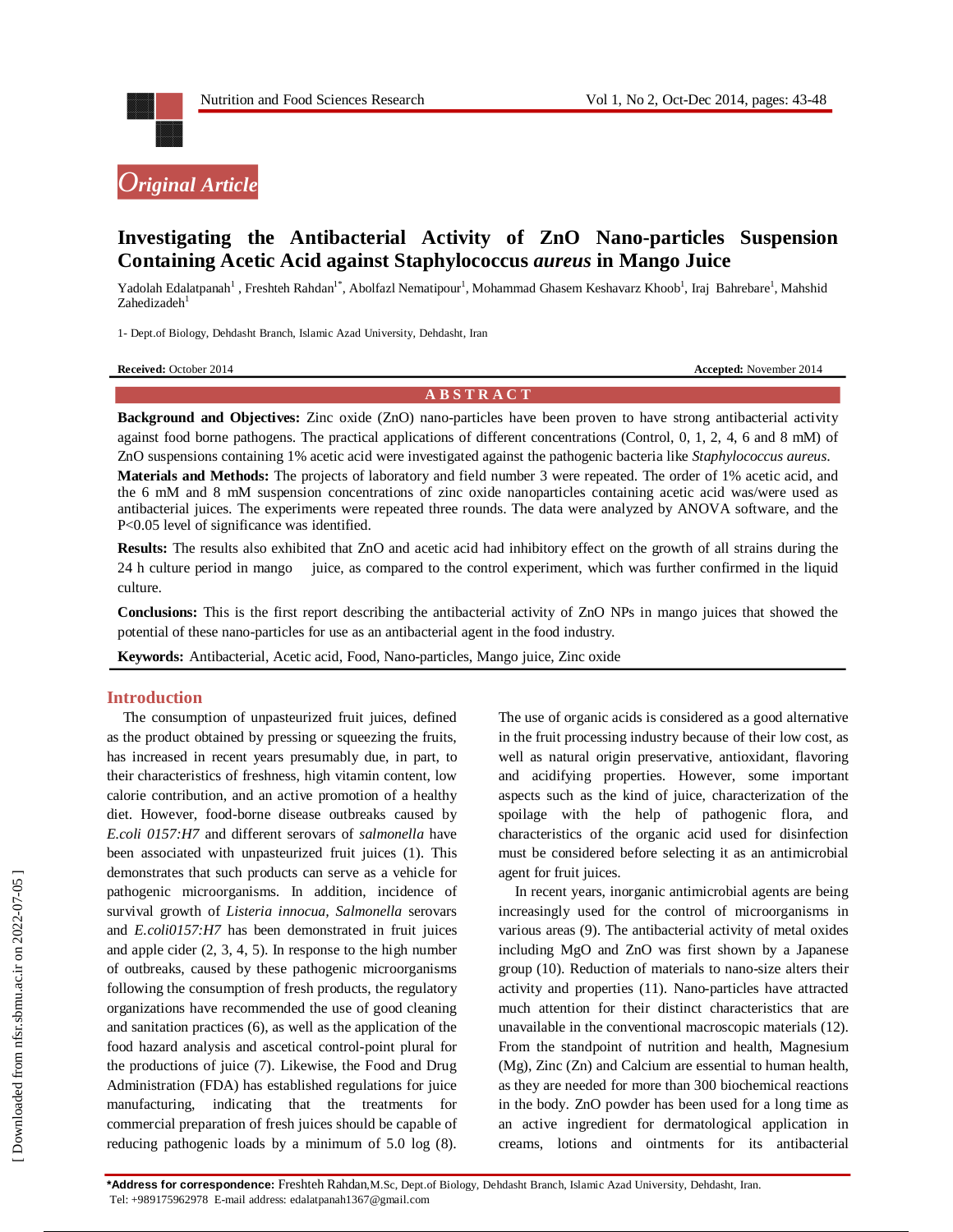properties (13). Also ZnO NPs, which are nontoxic and biocompatible, have been utilized as drug carriers and medical filling materials (14).

The objective of this experiment was to determine the effect of ZnO nano-particles and acetic acid on the survival of Staphylococcus *aureus* (inoculated onto the specific culture media), and estimating their antibacterial effect in mango juice.

#### **Materials and Methods**

#### *Bacterial strains, media and materials*

 The following bacterial strains were used in this study: S. *aureus*. They were obtained from the Culture Collection Department (Tehran, Iran). Moreover, stock cultures were stored in a -80 $\mathrm{^{0}C}$  freezer. The strains were propagated on Tryptic Soy Agar (TSA; Merck, Darm Stadt, Germany) at  $37^{\circ}$ C, and maintained at 0-2 $^{\circ}$ C before use. ZnO NPs were purchased from TECONANO, Spain (particle diameters: 20-25nm; purity: 99.98%).

**Determination of the antibacterial activity of acetic acid:** In order to test the antibacterial activity of acetic acid (Merck, Germany), spot on the lawn method was employed. Antibacterial activity of acetic acid was tested by spotting  $20\mu L$  of acetic acid solution (1, 1.5, 2% w/v) onto the soft agar lawn (0.6%), seeded with  $10^7$  cells/ml of S. *aureus*, respectively. Each concentration of acetic acid was placed on the surface–inoculated TSA agars, and incubated at  $37 \text{ °C}$  for 24 hours. Inhibition zone around the specimens was used to indicate the antibacterial activity of each acetic acid concentration (16).

**Antibacterial activity of ZnO NP suspension containing acetic acid:** To test the antibacterial activity of different concentrations of ZnO NP suspensions containing 1% acetic acid, spot on the lawn method was employed (as stated in the above section). ZnO nano-particles were resuspended in sterile 1% acetic acid in the form of a uniform suspension. Antibacterial activity of ZnO NP suspension containing acetic acid was tested by spotting in different ZnO concentrations (Control,1, 2, 4, 6 and 8mM) onto the soft agar lawn (0.6%), seeded with  $10^7$ cells/ml of S. *aureus*. Each concentration of ZnO NP suspension, containing acetic acid, was placed onto the surface – inoculated at 37 $\mathrm{^{0}C}$  for 24h. Inhibition zones around the specimens were used to indicate the antibacterial activity of each suspension (16).

**Detection of inhibitory activity:** For detecting the combined antibacterial and pathogenic growth inhibitory activity of ZnO NPs and acetic acid, the liquid Tryptic Soy Broth culture (TSB; Merck, Germany) containing 1,2,4,6 and 8 mM NP suspensions with added acetic acid 1% was inoculated with 10<sup>7</sup> cells/ml of S. *aureus*, respectively. The bottles were shaken at the speed of 50 rpm at  $37^{\circ}$ C. Afterwards, the optical density (OD) of the cultures was certainly monitored every 1-2 h for up to 10-12h at 600nm with a final reading taken at 24h.The cultured strains

without any NP or acetic acid formulation and under the same growth conditions were used as a control. To avoid potential optical interference during the optical measurements of the growing cultures caused by the light' s scattering properties of the NPs, the same liquid medium without microorganism but containing the identical concentration of NPs and 1% acetic acid was cultured under the similar conditions as blank controls.

**Fruits and juices preparation:** Mango fruits were purchased from a supermarket of Yazd (Iran) for extracting their juices. Each fruit was washed, peeled, cut into pieces, and blended using a Centrifuges blender (Model BP 4512, Vitoria, Spain). The obtained fruit juices were then centrifuged at 12500rpm for 15 min at  $4^{\circ}$ C in an Avanti TMJ-25 centrifuged (Iso Lab, Germany). Each supernatant of the juice was filtered, bottled and autoclaved for 15 min in an autoclave (Iran Tolid, Tehran, Iran) at  $121^0C$ , to obtain sterile fruit juices.

**PH** determination: The pH of mango juice was determined using a microprocessor pH meter (Hanna Instrument pH210: Vernon Hills, USA). The pH was recorded to be about  $6.8 \pm 0.4$ .

**Addition of acetic acid and ZnO nano-particles to fruit juices:** 6 and 8 mM ZnO NP suspensions containing 1% acetic acid were separately prepared. The pH of the mango juices when acetic acid and ZnO NP were added reached to 5.3 $\pm$ 0.2, 6.25  $\pm$ 0.2, and 5.35 $\pm$ 0.6, respectively. The above stated solutions were used as antimicrobial agents for the mango juice samples. Two experimental groups of mango juices were separately added with 6 and 8 mM NP suspensions containing 1% acetic acid, and then inoculated with 10<sup>7</sup> cells/ml concentration of S. *aureus*, respectively. The bottles were incubated in an orbital shaker at the speed of 50rpm at  $30^{\circ}$ C for 24h. Following inoculation, the number of bacterial cells was determined every 4hours for up to 24 hours by agar count plate method. All experiments were carried out twice.

**Statistical analysis:** The experiment was repeated two times. Data points were expressed as mean±SD. The data were analyzed based on the analysis of variance (ANOVA), with the help of SAS software. Ducant' s multiple range test (DMRT) was used to determine the significant difference between the mean values. Significance was expressed at 5% level.

#### **Results**

**Antibacterial activity of acetic acid:** Antibacterial properties of 0.5, 1 and 2% acetic acid against *Staphylococcus aureus* were measured according to the inhibition zone method. Table 1 shows the results of inhibition zones taken at different concentrations of acetic acid. According to the obtained results, the inhibition zones increased instantly at once in relation with the percent content of acetic acid for all strains.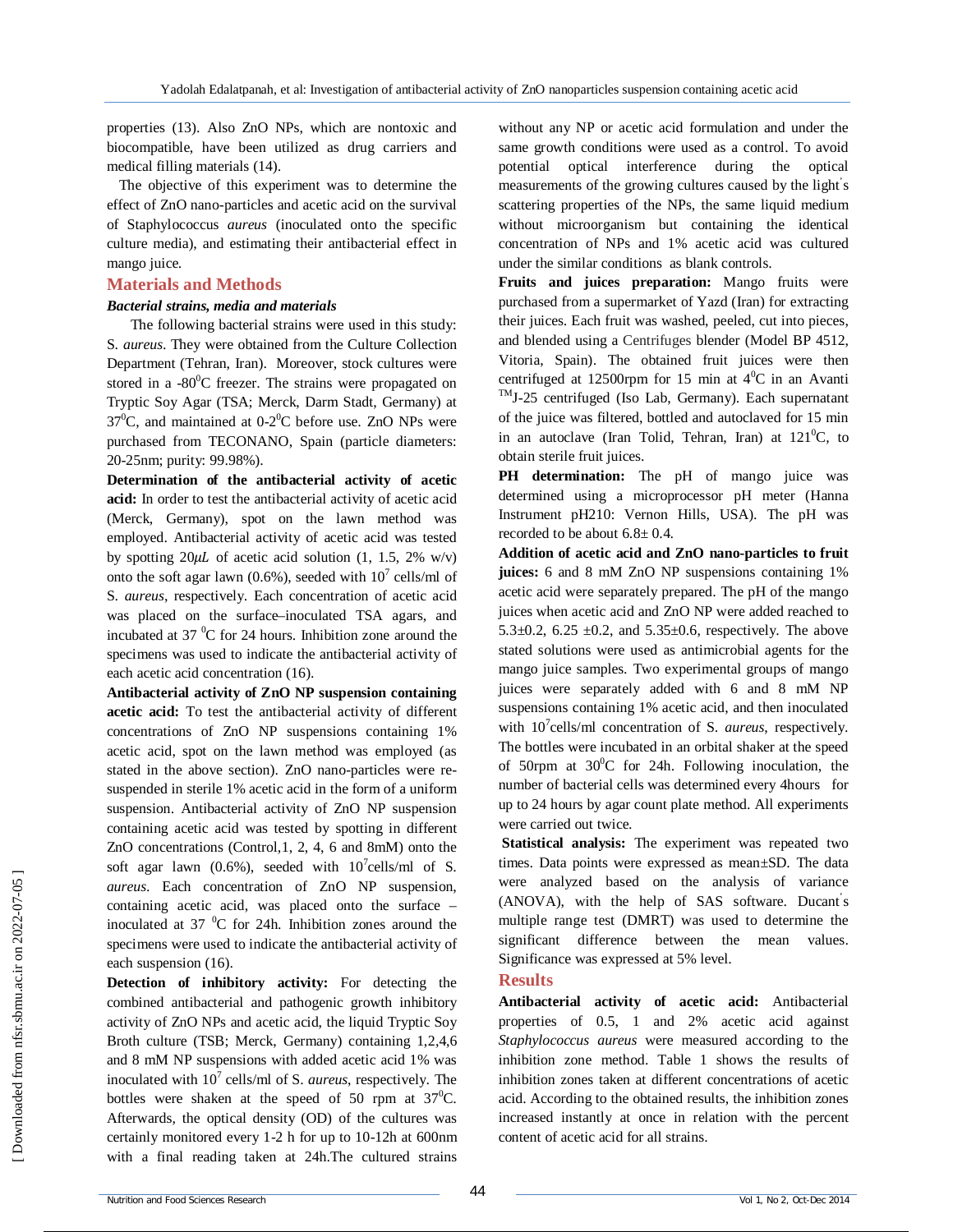**Antibacterial activity of ZnO nano-particles suspension containing acetic acid**: Antibacterial properties of the suspension of various concentrations  $(1, 2, 4, 6$  and 8mM) of ZnO NP containing 1% of acetic acid against *S. aureus* were measured according to the inhibition zone method. The results showed that the inhibition zones increased instantly in relation with the molar content of ZnO NPs for all strains (Table 1).

**Table 1:** Inhibition zone diameter of acetic acid and ZnO nano-particle suspensions containing acetic acid

| Concentration of acid acetic | Inhibition zone $(mm)$ |
|------------------------------|------------------------|
| and ZnO nano-particles       |                        |
| $0.5%$ Acid                  |                        |
| 1% Acid                      | Gr                     |
| $1\%$ Acid + $1mM ZnO$       | Gr                     |
| $1\%$ Acid + $2mM$ ZnO       | Gr                     |
| $1\%$ Acid + 4mM $ZnO$       | Gr                     |
| $1\%$ Acid + 6mM $ZnO$       | $8 + 0.2$              |
| $1\%$ Acid + 8mM $ZnO$       | $9 + 0.2$              |
| 2% Acid                      | $9+0.1$                |
| $2\%$ Acid + 1 mM $ZnO$      | $9+0.1$                |
| $2\%$ Acid + $2mM$ ZnO       | $9 + 0.2$              |
| $2\%$ Acid + 4mM $ZnO$       | $10+0.2$               |
| $2\%$ Acid + 6mM $ZnO$       | $10.5 + 0.1$           |
| $2\%$ Acid + 8mM $ZnO$       | $11 + 0.2$             |

**Detection of inhibitory activity**: The growth curves of *S. aureus* are shown in Fig. 1. It is evident that different concentration of ZnO NPs had affected these strains' growth rate. Increase in concentration of ZnO NPs significantly decreased the growth rate of S. aureus comparing to the control. Marginal reduction in the specific growth rate was observed at 8 mM concentration (P<0.05). Thus 6 and 8 mM of ZnO were selected for further antimicrobial studies to be carried out on mango juices.

**Antibacterial effect of ZnO nano-particles suspension containing acetic acid in mango juice:** Two concentrations of ZnO (6 and 8 mM) were used in the antimicrobial treatments in the mango juice samples. Table 2 shows the cell counts of S. aureus in the mango juices treated with different concentrations of ZnO (6 and 8 mM) suspensions with added acetic acid (1%) during a culture period of 24h at  $30^{\circ}$ C. Treating the mango juices with 6 and 8 mM ZnO suspensions containing1% acetic acid caused a striking reduction in S. aureus counts during the 24 h of culture at  $30^{\circ}$  C (Fig. 2), which were recorded to be ranging between 7 and 5.79 log CFU/ml, respectively ( $P <$ 0.05). S. aureus count in the mango juices treated with 6 and 8 mM ZnO suspensions was 5.91 and 5.79 log CFU/ml after 24 h of incubation, respectively. Whilst, cell count in the mango juice treated with water (control) was 10.34 log CFU/ml**.**



**Fig. 1.** Effect of ZnO suspensions (Control, 0 , 1, 2, 4, 6 and 8 mM) containing 1% acetic acid on the growth of S. *aureu*.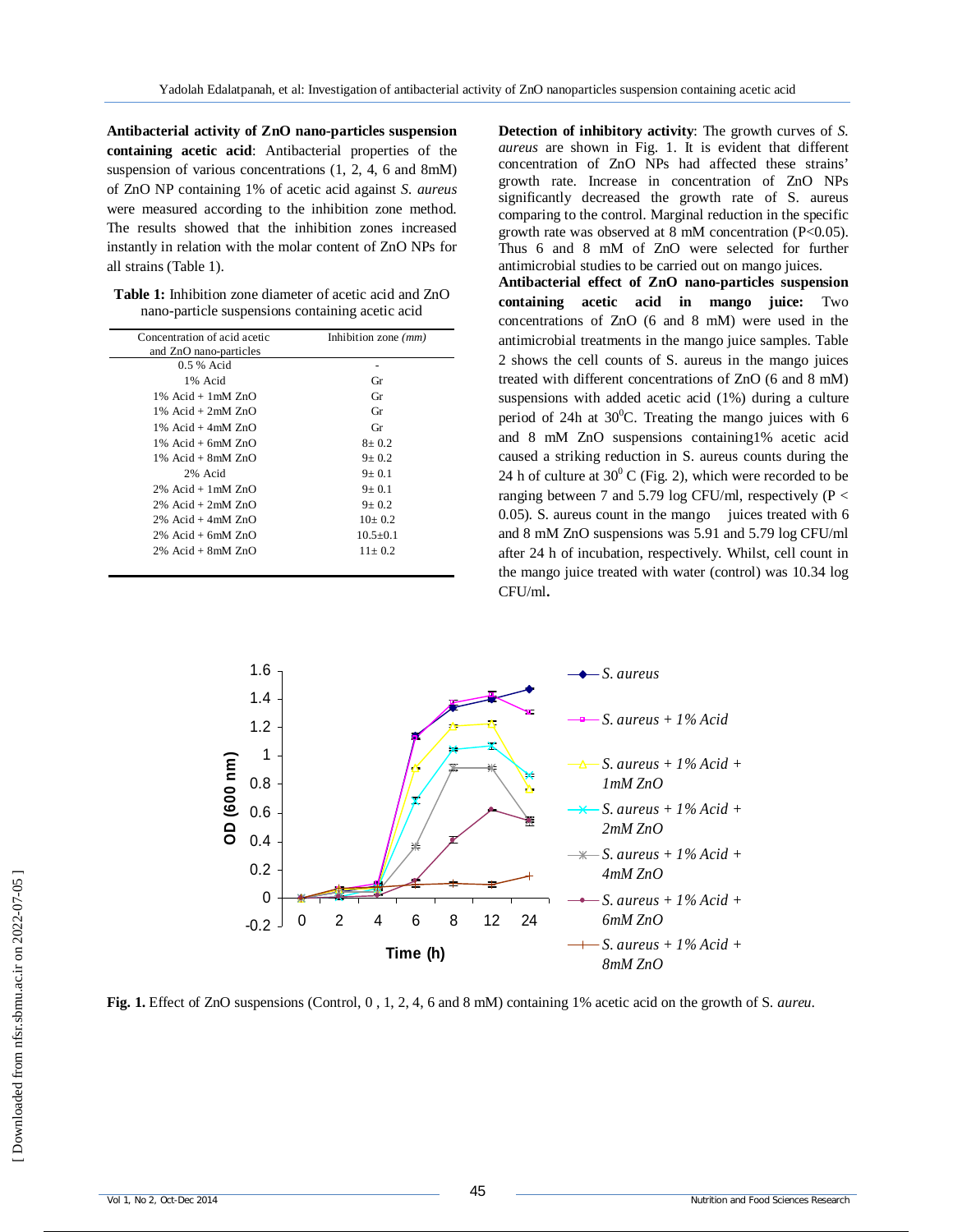

**Fig. 2**. Effect of ZnO suspensions (Control, 0, 6 and 8 mM) containing 1% acetic acid on the growth of S.*aureus*.

## **Discussion**

To apply hurdle technology in food processing, sensory quality must also be considered when determining the appropriate microbial intervention strategies (17). However, some hurdles influence the sensory qualities of products such as color, flavor and texture. In this study, we investigated of the effect of ZnO nano-particles on the antibacterial activity of acetic acid. The ZnO NP suspension containing 1% acetic acid was chosen for further studies in TSB media and in mango juice. Treatments encompassing the antibacterial effect of ZnO NP suspension containing acetic acid were surprisingly significant in reducing the cell count and survival of S.aureus. Our results further showed that ZnO and acetic acid had better inhibitory effect against all experimental strains, when cultured in the liquid medium, rather than in the solid culture. These data suggest that the antibacterial activity of ZnO was concentration-dependent, which was further confirmed by the agar diffusion test. Thus, 6 mM and 8 mM concentrations of ZnO were selected for further studies in mango juice; they showed a significant growth inhibition in the bacterial strains, when cultured in TSB (Fig. 1).

Fig. 2 shows the log-reduction of all strains inoculated onto the mango juices treated with different concentrations (0, 6 and 8 mM) of ZnO suspensions containing 1% acetic acid. ZnO NP suspensions were more capable of reducing the initial counts of all strains. The results exhibited that ZnO and acetic acid had inhibitory effects on the growth of all strains in the mango juices during the culture period of 24 h, as compared to the control, which was further confirmed in the media culture. Similar antibacterial effects on reducing the survival of pathogens in other acidified food samples have been observed by combining the mild heating with acidic addition (18). Anellis, Lubas and Rayman (1954) reported

that low pH increased the effectiveness of heating on inactivating Salmonella spp in liquid whole egg (20). The study of Raybaudi-Massilia, Mosqueda-Melgar, and Martin-Belloso (2009) revealed the antimicrobial activity of malic acid against *L. monocytogenes*, *Salmonella enteritidis* and *E. coli O157:H7* in apple, pear and melon juices (5). However, Bell, Marshall, and Anderson (1986) observed the effect of acetic and formic acid (1:1), and noted 65% reduction in the average cell count in Salmonella, Yersinia, Pseudomonas and Staphylococcus *faecalis*, while *E. coli* was found to be the most resistant one (20). Kim, Kim, and Song (2009) reported the antimicrobial activities of combination of fumaric acid and aqueous chlorine dioxide or UV-C irradiation against *E. coli O157:H7, Salmonella enterica* serovar, Typhimuriumand L. monocytogenes inoculated on alfalfa and clover sprouts (21). Shin, Lee, Dougherty, Rasco, and Kang (2006) demonstrated that using a combination of mild heat and acetic acid treatment can successfully control *E. coli O157:H7, L. monocytogenes* and *Salmonella typhimurium* in pickled asparagus, and effective treatments can be selected to reduce the possible adverse effects on color, which occurs during the product storage (22). The bactericidal effect of organic acids such as acetic acid is due to the reduction of pH below the optimal range for microbial growth and metabolic inhibition by un-dissociated acid molecules, which penetrate into the bacterial cell membrane. The accumulation of un-dissociated weak acid in the cell cytoplasm, eventually, leads to the acidification of the microbial cytoplasm (23). The results obtained for ZnO NP suspensions have shown their significant antibacterial activity against *S. aureus*. ZnO is one of the five zinc compounds that are currently listed as *generally recognized as safe* (GRAS) by the U.S. Food and Drug Administration (US-FDA) (21CFR182.8991). Zinc salt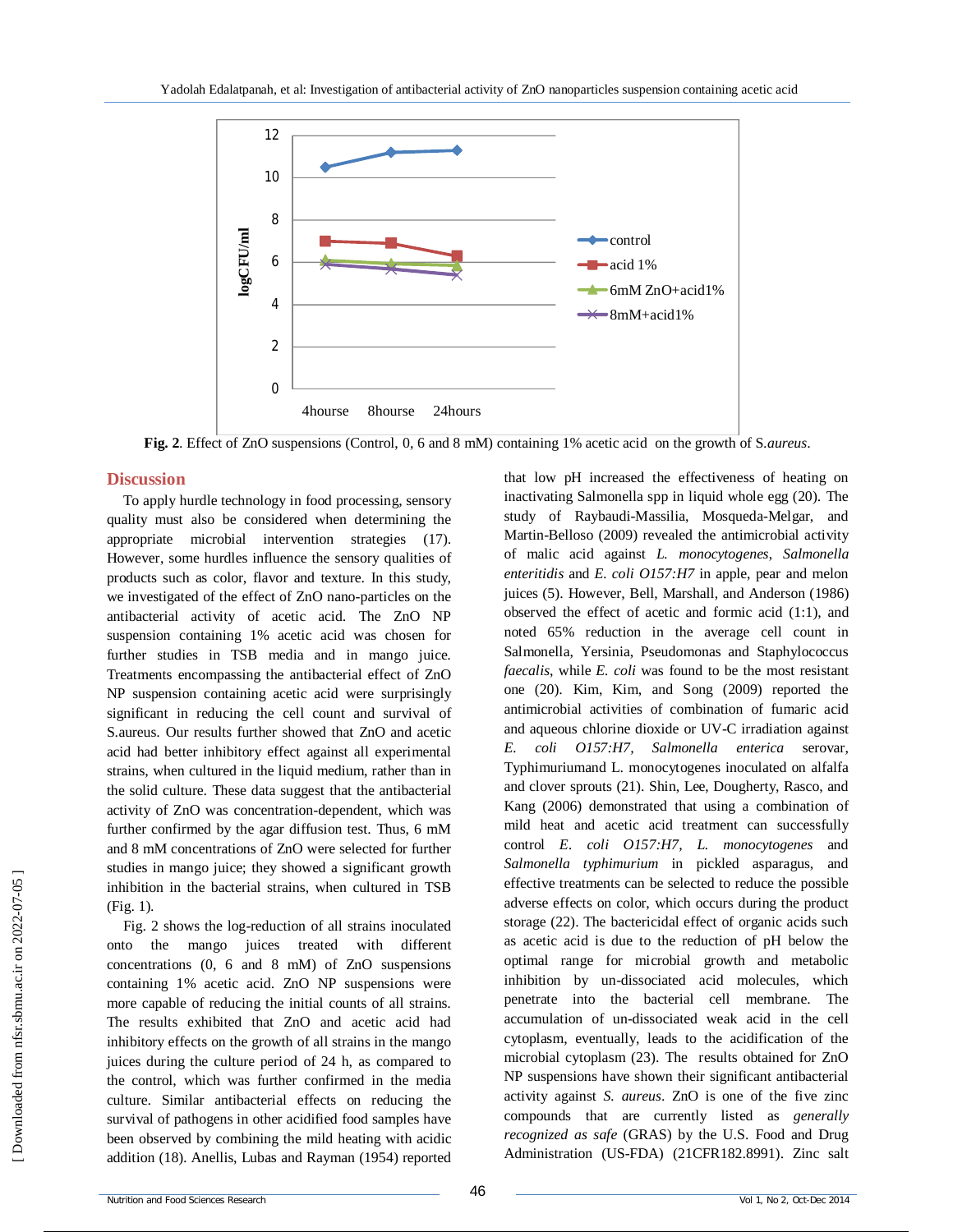has been used for the treatment of zinc deficiency (24). Currently, there are very few reports related to the application of NPs in food safety. For example, ZnO quantum dots were used as the antimicrobial agents in liquid egg white samples. Depending on their concentration, ZnO quantum dots could significantly inhibit or reduce *L. monocytogenes* and *S. enteritidis* in liquid egg white (24). Similar inhibitory effects of ZnO NPs on reducing *S. aureus* and *E. coli* in milk samples have been observed (15). ZnO NPs are believed to destruct lipids and proteins of the bacterial cell membrane, resulting in a leakage of intracellular contents, and ultimately, leading to the death of bacterial cells (25). In addition, generation of hydrogen peroxide and Zn2þ ions has been suggested to be key antibacterial mechanisms of ZnO NPs (13). Also the recommended maximum dietary allowance for Zn was 40 mg per day for adults (24), which is equivalent to 100 mL of milk daily intake, if 0.4 mg of ZnO per mL of food is used (15). This is important disadvantage of these nano-particles for use as an antibacterial agent in the food industry. Therefore, further research is necessary to investigate the efficacy of ZnO at lower concentrations to inactivate the pathogens existing in foods.

## **Conclusion**

ZnO NP suspension containing acetic acid can provide an approximately 5-log reduction in S. *aureus* in mango juices, with low survival of injured cells during the room temperature storage. The process information presented here can help in determining the necessary food processing conditions that assure food safety while producing a product of higher sensory quality at lower energy costs.

## **Financial disclosure**

The authors declared no financial interest.

#### **Funding/Support**

This work was supported by Dehdasht Branch, Islamic Azad University (Dehdasht, Iran).

## **References**

- 1. Harris L J, Farber JN, Beuchat LR, Parish M E, Suslow TV, Garrett EH, et al. Outbreaks associated with fresh produce: Incidence, growth, and survival of pathogens in fresh and fresh-cut produce*,* CRF Science and F Safety 2003; 78-141.
- 2. Ceylan E, Fung DYC, Sabah JR. Antimicrobial activity and synergistic effect of cinnamon with sodium benzoate or potassium sorbate in controlling *Escherichia coli O157:H7* in apple juice. JF Science 2004; 69: 102-6.
- 3. Ingham SC, Schoeller EL, Engel RA. Pathogen reduction in unpasteurized apple cider: Adding cranberry juice to enhance the lethality of warm hold and freeze thaw steps. J F Protection 2006 , 69: 293-98.
- 4. Miller LG, Kaspar C W. *Escherichia coli O157:H7* acid tolerance and survival in apple cider. J F Protection 1994;57: 460-64.
- 5. Raybaudi-Massilia R, Mosqueda-Melgar J, Martin-Belloso O. Antimicrobial activity of malic acid against *Listeria monocytogenes*, *Salmonella enteritidis* and *Escherichia coliO157:H7* in apple, pear and melon juices. JF Control2009; 20: 105-12.
- 6. Garcia L, Henderson J, Fabri M, Oke M. Potential sources of microbial contamination in unpasteurized apple cider. JFProtection 2006, 69;137-144.
- 7. McLellan MR and Splittstoesser DF., Reducing the risk of *E. coli* in apple cider. J F Technology 1996; 50:174- 82.
- 8. Derrickson-Tharrington E, Kendall PA, Sofos JN, Inactivation of *Escherichia coli O157:H*7 during storage or drying of apple slices pretreated with acidic solutions. IJF Microbiology 2005; 99, 79-89
- 9. Wilczynski M. Anti-microbial porcelain enamels. CE & Science Proceedings 2000; 21: 81-3.
- 10. Sawai J, Igarashi H and Hashimoto A ., Evaluation of growth inhibitory effect of ceramics powder slurry on bacteria by conductance method. J CE of Japan1995; 28: 288-93.
- 11. Nicole J, Binata R, Koodali T, Ranjit C. Antibacterial activity of ZnO nano-particle suspensions on a broad spectrum of microorganisms. FEMS Microbiology Letters 2009; 279: 71-6.
- 12. Premanathan M, Karthikeyan K, Jeyasubramanian K, Manivannan G . Selective toxicity of ZnO nano-particles toward Gram-positive bacteria and cancer cells by apoptosis through lipid peroxidation. Nanotechnology, Biology and Medicine 2011; 7: 184-92.
- 13. Sawai J. Quantitative evaluation of antibacterial activities of metallic oxide powders (ZnO, MgO and CaO) by conduct metric assay. J Microbiological Methods 2003; 54:177-82.
- 14. Jiang P, Zhou JJ, Fang HF and Wang CY. Hierarchical shelled ZnO structures made of bunched nanowire arrays. Advanced Functional Materials 2007; 17: 1303- 10
- 15. Mirhosseini M, Firouzabadi FB. Antibacterial activity of zinc oxide nano-particle suspensions on food-borne pathogens. Int J Dairy Technol 2013; 66: 291-5.
- 16. Mirhosseini M, Emtiazi G. Optimisation of enterocin A production on a whey-based substrate. W A Sciences Journal 2011;14: 1493-99.
- 17. Leistner L. Basic aspects of food preservation by hurdle technology. IJ Food Microbiology 2000; 55: 181-86.
- 18. Juneja VK, Eblen BS. Predictive thermal inactivation model for Listeriamonocytogenes with temperature, pH, NaCl, and sodium pyrophosphate as controlling factors. JF Protection 1999;62: 986-93.